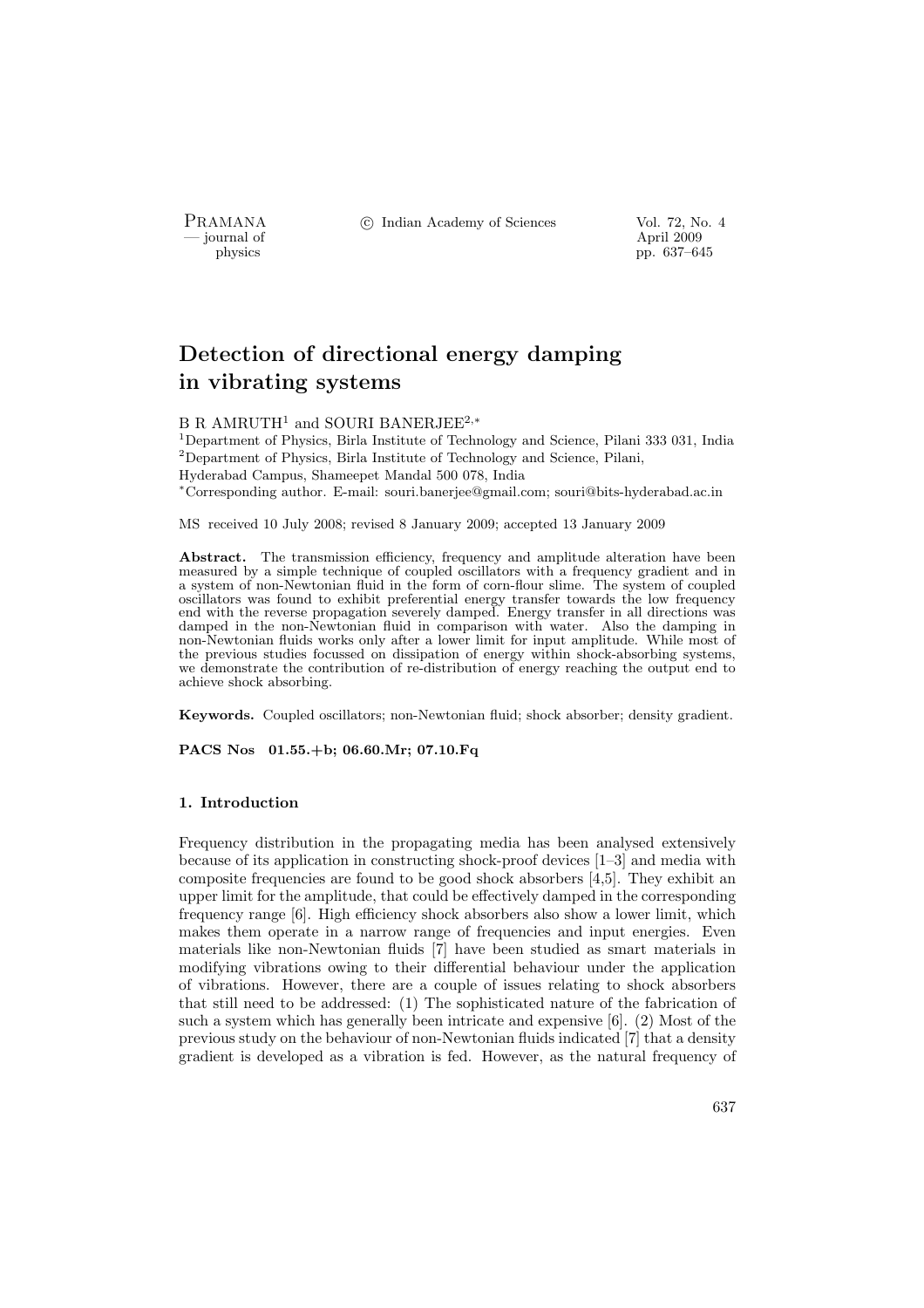## B R Amruth and Souri Banerjee

oscillation depends inversely on the square root of density, it is quite plausible that there would exist a frequency gradient in the system which was not obvious from earlier studies [6]. Keeping the above issues in mind, we report a novel, cost-effective and simple technique to build a shock-absorbing system maintaining high efficiency of shock absorption using a chain of oscillators with linearly varying frequencies, as discussed later. We also test non-Newtonian fluids for their shock-absorbing potential by choosing corn-flour slime for our tests. Our system is found to behave as an effective shock absorber in a narrow range of energy and frequencies. It is to be noted that similar oscillator systems have been studied by other researchers [8] with respect to their ability to modulate the frequency and amplitude of oscillations. We extend such systems by introducing a non-linear frequency gradient in the system while keeping forced oscillations to a minimum.

We make use of two phenomena that occur in mechanical systems where a preferential transfer of energy is introduced. The first is the build-up of energy per oscillation in a system of coupled oscillators where the phase change rate decreases along the direction of propagation. Such systems also show an upper limit for driving amplitude after which shock absorption reduces [9]. The second phenomenon that we use in our system is the stretching of a wave due to wavefront acceleration in a medium with increasing velocity along the direction of propagation [7,10]. This wavefront acceleration stretches a propagating impulse as it enters the region of higher velocity of propagation resulting in broken wave pulses.

## 2. Experimental design

The experimental design for the detection of directional energy damping in vibrating systems consisted of two parts. In the first part, we design a system of oscillators such that individual oscillators retain their frequencies even in the presence of a driving force fed at a slightly different frequency. In the second part, we design a set-up to detect the shock-absorbing ability of corn-flour slime.

The experimental set-up for the oscillator system consisted of a 'test system' with a series of springs of increasing frequencies attached to the sides of a sealed column of water, which acts as an efficient coupling agent. A typical four-spring system is shown in figure 1a. The springs were made of soft-steel with spring constant 100 N/m. The system was built using a set of hollow tubes of 2 cm length that were filled with water before covering them with rubber membranes. Such a closed column of water was used in between the springs since it effectively transmits the input impulses without any internal damping according to Pascal's law [11]. The rubber membranes serve the purpose of allowing the two ends of the tube to vibrate without forcing them to be coherent with each other, which would be the case if a rigid connector was used. This also breaks linear transfer of vibrations between adjacent oscillators introducing non-linearity which plays a crucial role in controlling forced vibrations. To feed input vibrations of the required amplitude, a mechanical spring was attached to the input end as a tapping tool and the output end was connected to an oscilloscope (Tektronix 305 5 MHz) through a milli-Volt microphone. A 'control system' was similarly set up to serve as reference, with successive springs having identical frequencies. For the measurement of the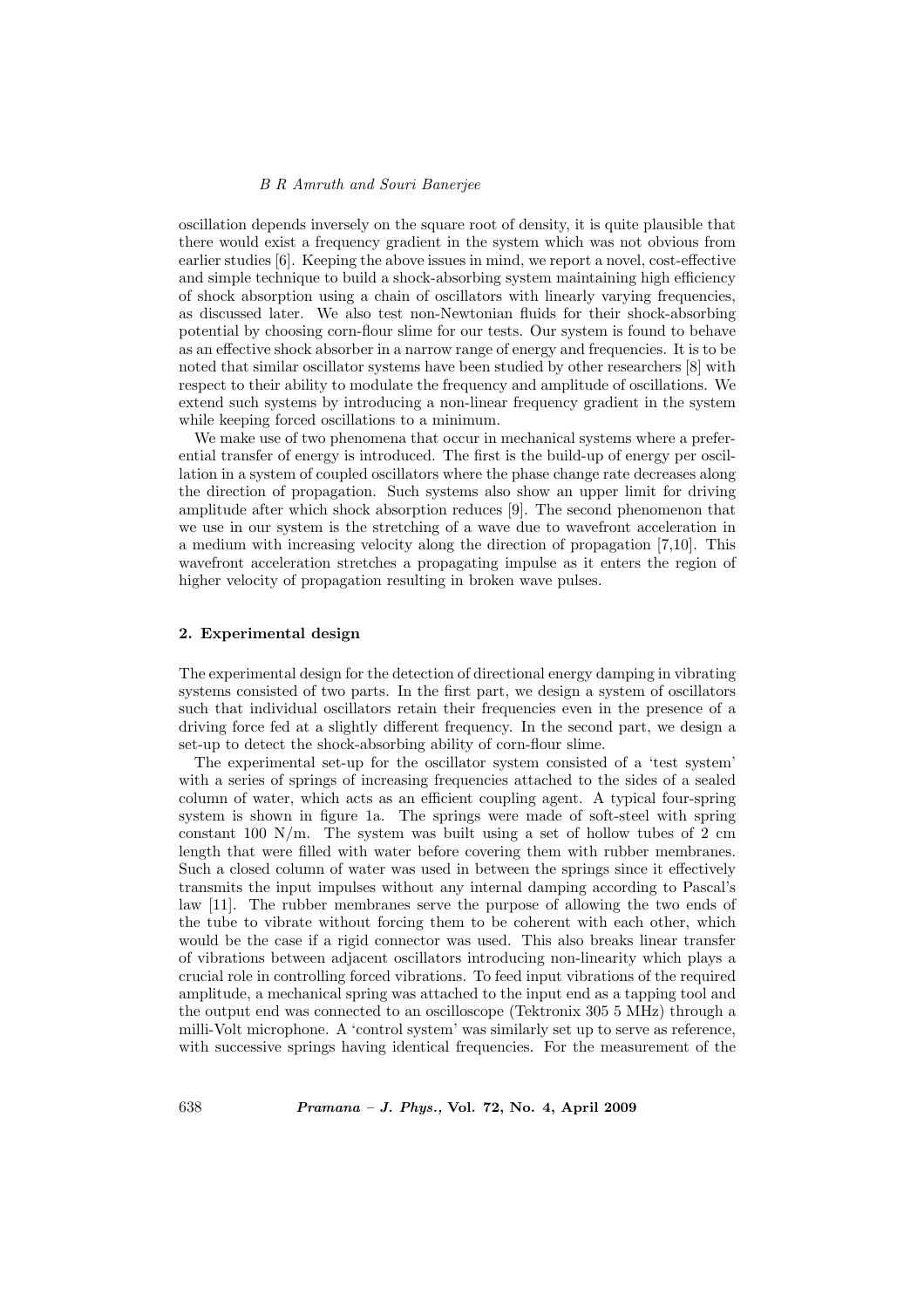

# Detection of directional energy damping in vibrating systems

Figure 1. Schematic diagram of the experiments to detect (a) directional energy damping in an oscillator system with a frequency gradient and (b) shock-absorbing properties in corn-flour slime.

time period of oscillation a digital stop-clock was used. As the rubber membranes and water columns allow individual oscillators to retain their frequencies even in the presence of a driving force, fed at a slightly different frequency, it is possible to observe a gradient in phase change rate across the system, which can change the energy distribution of the propagating vibration.

The experiment to detect the shock-absorbing ability of corn-flour slime, as shown in figure 1b, consisted of a hollow tube of length 5 cm, covered by rubber membrane on one end and connected to an oscilloscope (5 MHz Tektronix 305) through a milli-Volt microphone on the other end. The tube was filled with corn-flour slime and placed on a speaker membrane connected to a function generator (Aplab-Model 2219U) to feed input vibrations. As discussed later, such a set-up would allow us to measure the amount of damping taking place within the system for different ranges of input frequencies and energies, thereby allowing us to detect shock-absorbing properties, if any.

#### 3. Results and discussions

Our first objective was to analyse the nature of output vibrations as we change the input frequency and amplitude fed by a function generator. By increasing the input amplitude of the mechanical tap from 0.5 cm to 5 cm in steps of 0.5 cm in the oscillator system of figure 1a, variation of maximum output amplitude was recorded using the oscilloscope. The maximum output amplitude for the 'test' and 'control' systems were plotted against input amplitude to measure the amount of modulation taking place in the 'test system', as shown in figure 2a. Since the output amplitude in the 'test system' was consistently found to be lower than the 'control', it clearly suggests that the 'test system' shows a lower transmission than

Pramana – J. Phys., Vol. 72, No. 4, April 2009 639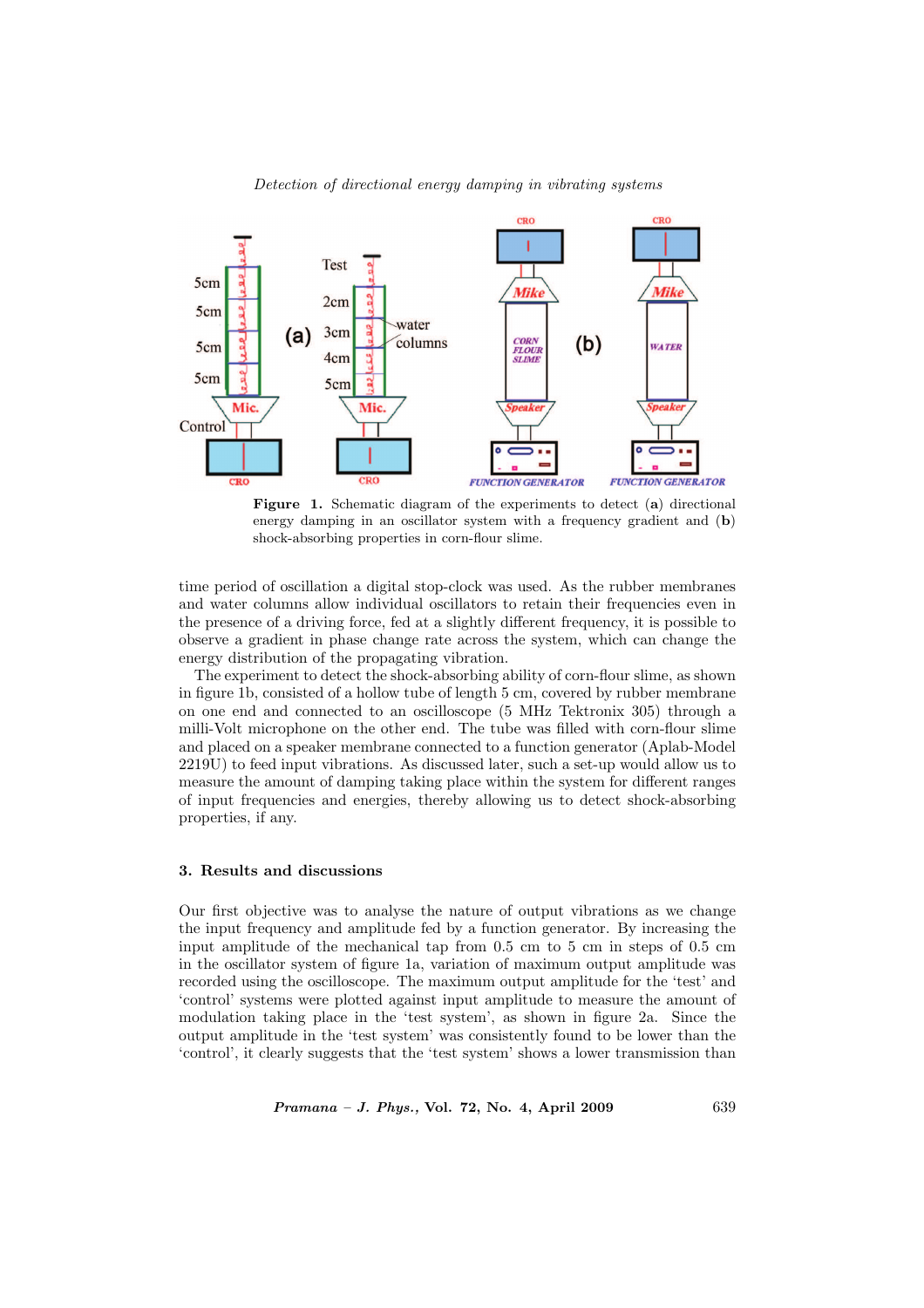#### B R Amruth and Souri Banerjee



Figure 2. Maximum output amplitude of transmitted vibrations against input amplitude for  $(a)$  test and control systems for oscillator system and  $(b)$ water and corn-flour slime systems. It is obvious from the figure that both the test system of oscillators as well as the corn-flour system exhibited a lower output amplitude.

the 'control system', which does not have any frequency gradient in it. The result obtained was similar to that obtained in systems with auxiliary vibrators which have been found to exhibit low transmission efficiencies [12,13]. In these systems, the authors have used auxiliary components to distribute and dissipate energy thereby reducing energy transmission.

In order to measure the frequency alterations corresponding to amplitude fall, the oscillator systems were subjected to input vibrations from the mechanical tap and frequency changes were measured as the vibrations propagate through the oscillator system. To average out any experimental errors, time period for 10 oscillations was recorded for each of the spring oscillator in separate trials. The variation of mean time period for successive oscillators as a function of oscillator position, measured by taking the spring nearest to the input end as the first one, is plotted in figure 3. The theoretical values for their time period, calculated by considering them as independent oscillators are plotted in the same figure. It can be seen that the measured time period for successive oscillators vary in tune with the theoretical values of time period which they would have if they maintained their natural frequency.

640 Pramana – J. Phys., Vol. 72, No. 4, April 2009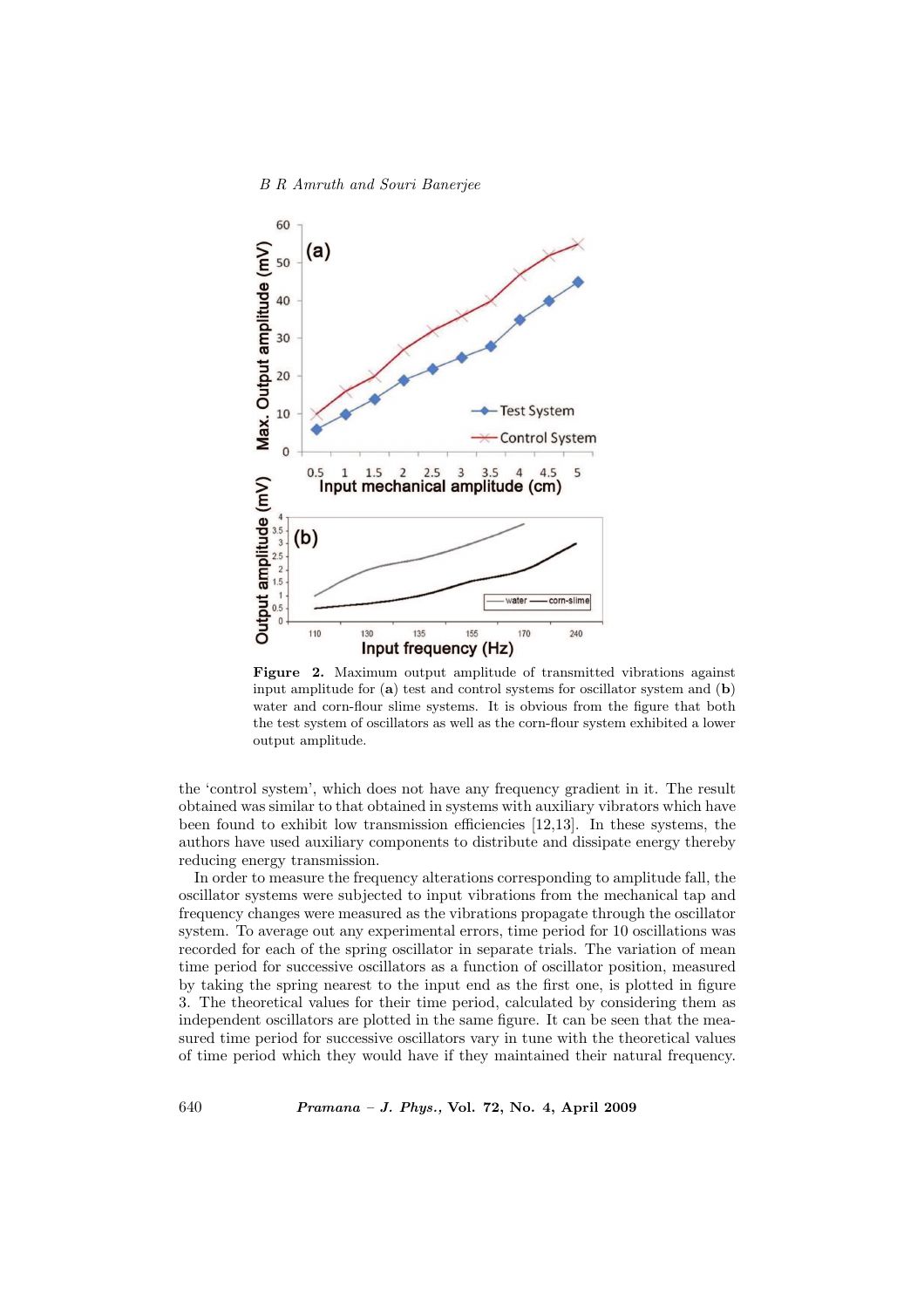



Figure 3. Plot of variation of time period of successive oscillators in the test system of oscillators as a function of oscillator position. The figure shows that observed frequencies vary in tune with the theoretical values suggesting that the oscillators retained their natural frequency.

This showed that individual oscillators retained their natural frequencies as long as the driving amplitude was below a threshold which was consistent with the theoretical studies by several researchers [14,15]. That the individual oscillators retained their natural frequencies may be argued as follows: The water column in between the springs in the oscillator system which acts as a coupling agent, also serves the purpose of allowing for a greater degree of independence in the oscillation of successive oscillators because of the rubber membranes as explained earlier. This also ensures that forced oscillations do not dominate between successive oscillators and hence allows the oscillators to retain their natural frequencies.

The next set of experiments were carried out to measure the extent of energy modulation in the oscillator system (figure 1a). In such oscillator systems, the intensity of vibration is given by  $I = (E/AT) = 2\pi^2 f^2 a^2 \rho v$  where E is the energy carried through an area A in a time T and f is the frequency, a is the amplitude of vibration,  $\rho$  is the density of the medium and v is the distance travelled by the vibration in the given time. For one impulse which is measured by the maximum amplitude at the output end,  $v = c/f$  and  $T = 1/f$ . Therefore, the energy of the output impulse  $E = 2\pi^2 a^2 \rho c$  where amplitude is the only variable. Hence measurement of output amplitude can be directly related to the degree of energy modulation in our system. This allows us to get a measure of the degree of modulation in the 'test system' of oscillators by analysing how the ratio of output amplitude in the 'test system' to the output amplitude in the 'control system' varies as the input amplitude of the mechanical tap is increased from 0.5 cm to 5 cm in steps of 0.5 cm as before. The plot of degree of modulation so calculated against input mechanical amplitude in the 'test system' is shown in figure 4. It is noticed that the degree of shock absorbing displayed by the 'test system' gets stabilized and then shows a consistent dip after around 3.5 cm input mechanical amplitude as the driving amplitude increased. Since forced oscillations take over outside a narrow range of

 $Pramana - J. Phys., Vol. 72, No. 4, April 2009$  641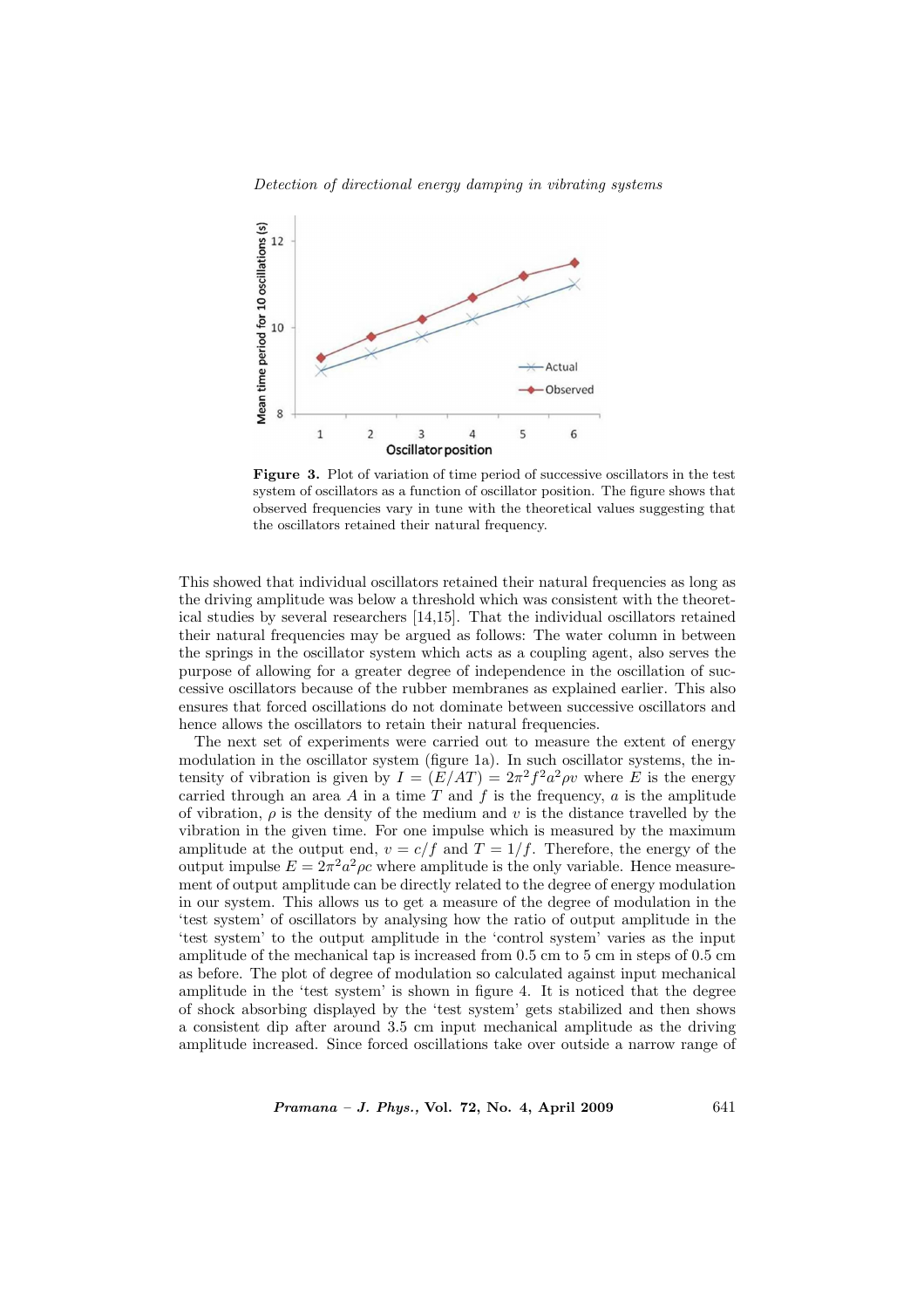



Figure 4. The variation of degree of modulation as the input mechanical amplitude of the 'test' system is increased. The degree of modulation was calculated as the ratio of output amplitudes in the test and control systems of oscillators. It can be seen that the degree of shock absorbing decreases as the amplitude increases.

energies, this dip was found to be consistent with theoretical predictions which use non-linear evolution equations to model forced oscillations [14,15].

We then tested the 'test system' for transmission efficiency by calculating the total energy of oscillations at the input and output ends for each trial. Each oscillation of the spring oscillator was assumed to carry energy proportional to the square of the amplitude and the total energy of oscillations in 10 s was calculated for the springs at the input and output ends. Energy transmission efficiency in the oscillator system was then calculated as the percentage of input energy that was transferred to the output end. The energy transmission efficiency in the 'test system' was found to vary between 50% and 65% for high frequency to low frequency transmission keeping the reverse transmission from low frequency to high frequency end negligible  $\langle 3\% \rangle$  for the same input amplitude at the starting end. It can be noted that Nunes [16] reported transmission efficiencies of 60% in composite metallic systems for both directions. In contrast, our system shows a similar transmission efficiency for high to low frequency transmission while the reverse transmission is severely damped adding to the shock-absorbing efficiency for low to high frequency transmission.

Though preferential energy transfer was apparent in the 'test system' which consisted of oscillators of unequal frequencies, it is important to look for the physics behind such observations. The most likely reason for preferential energy transfer could be the deviation of the relative phase difference between the adjacent oscillators from  $\pi$ , which is the value for phase difference between two coupled oscillators of identical frequencies. As a result, a part of the energy of every interaction goes in damping the vibration of the couple. For energy transmission towards low frequency end, phase change is negative since successive oscillators oscillate slower than their predecessors. Because of this, every time the high frequency oscillator

642 Pramana – J. Phys., Vol. 72, No. 4, April 2009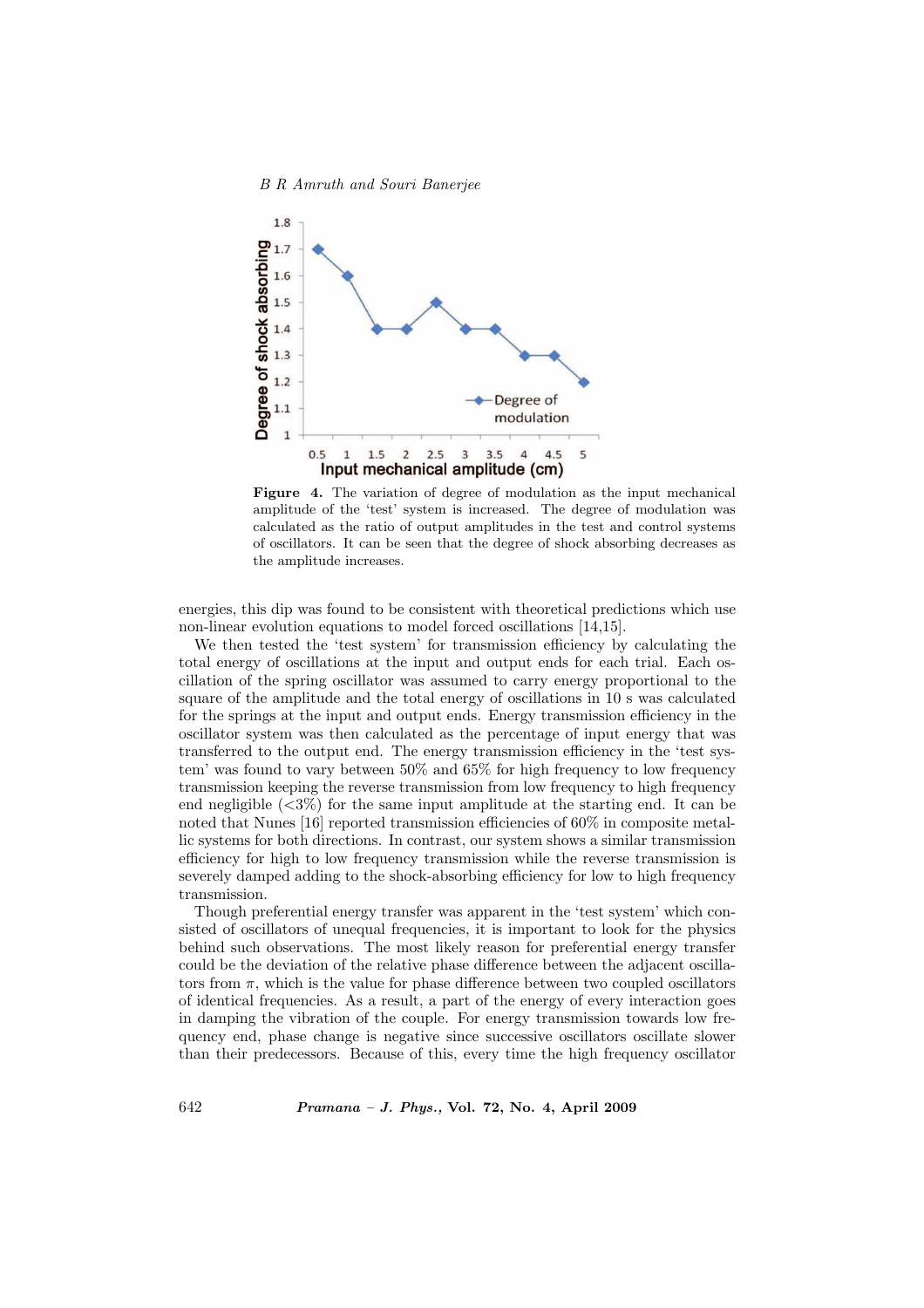## Detection of directional energy damping in vibrating systems

thrusts a bit more energy to the low frequency oscillator than it would if there was no phase difference, thereby losing energy towards the low frequency end. For reverse transmission, phase change is positive. Therefore, the low frequency oscillator will lose less energy than it would if there was no phase change and thereby damping the transmission towards high frequency end. Also, since the energy per oscillation is more towards the low frequency end, the damping effect of the low frequency oscillator dominates that of the high frequency oscillator and hence the system exhibits a preferential energy transfer towards the low frequency end which is consistent with simulation results on particle acceleration damping [17]. Energy transfer in the case of stick-slip pendulums also exhibited similar behaviour as studied elsewhere [15].

Now to test for similar shock-absorbing properties in the corn-flour system of figure 1b, it was put to similar tests by changing the frequency and amplitude of the impulses fed from the frequency generator and recording the output amplitudes. The variation of maximum output amplitude with increasing input frequencies for corn-flour slime and water columns are shown in figure 2b. It clearly suggests a lower transmission for corn-flour slime in comparison with the water column. It should be noted that the transmission curves for water and corn-flour shown in figure 2b converge towards the low frequency end. This makes the system damp the input vibrations significantly only after a limiting frequency and amplitude is exceeded. In fact, reports showed that there existed a similar lower limit for energy for the formation of worm-like micelles in corn-flour slimes which alter their behaviour and properties [18]. However, the frequency of output vibrations measured in the oscilloscope was found to be identical with the frequency fed at the input end by the function generator. Thus no alteration in frequency was found for the cornflour slime system between the input and output ends indicating that the observed shock-absorbing behaviour of non-Newtonian fluids might not be due to frequency gradient as one might expect.

In corn-flour slime, the flour particles get puffed up when a sudden pressure is applied to them, allowing extra water to enter their cavity. This not only creates a scarcity of water in the surrounding medium and makes it difficult for the particles to move, but also increases the size and mass of these particles resulting in a density gradient in the media [7]. The density decreases as we move away from the input end since the intensity of impulses reaching the point also decreases. It is to be noted that this density gradient does not translate into frequency gradient, as one would intuitively expect. But the density gradient creates a velocity gradient in the media incurvery expect. But the density gradiem creates a velocity gradiem in the media<br>since velocity inversely depends on the square root of density,  $v \propto (1/\sqrt{\rho})$ . The decreasing density gradient away from the input end creates an increasing velocity gradient due to which the wavefront accelerates as it propagates, resulting in the breaking of the wave [10]. Also some amount of energy is utilized in puffing up the particles and pushing the water into their cavity, and this energy is expressed as heat. The combined effect manifests as reduced energy transmission by the media. Studies elsewhere [19] indicate that a very identical system involving water–glycerin mixture, consistently gave higher energy dissipation than expected from thermal dissipation. Further, the dissipation curve also closely resembles the results we have obtained in figure 2b. This suggests that damping due to the frequency gradient that manifests in corn-flour slime might hold true for all such non-Newtonian fluids.

Pramana – J. Phys., Vol. 72, No. 4, April 2009 643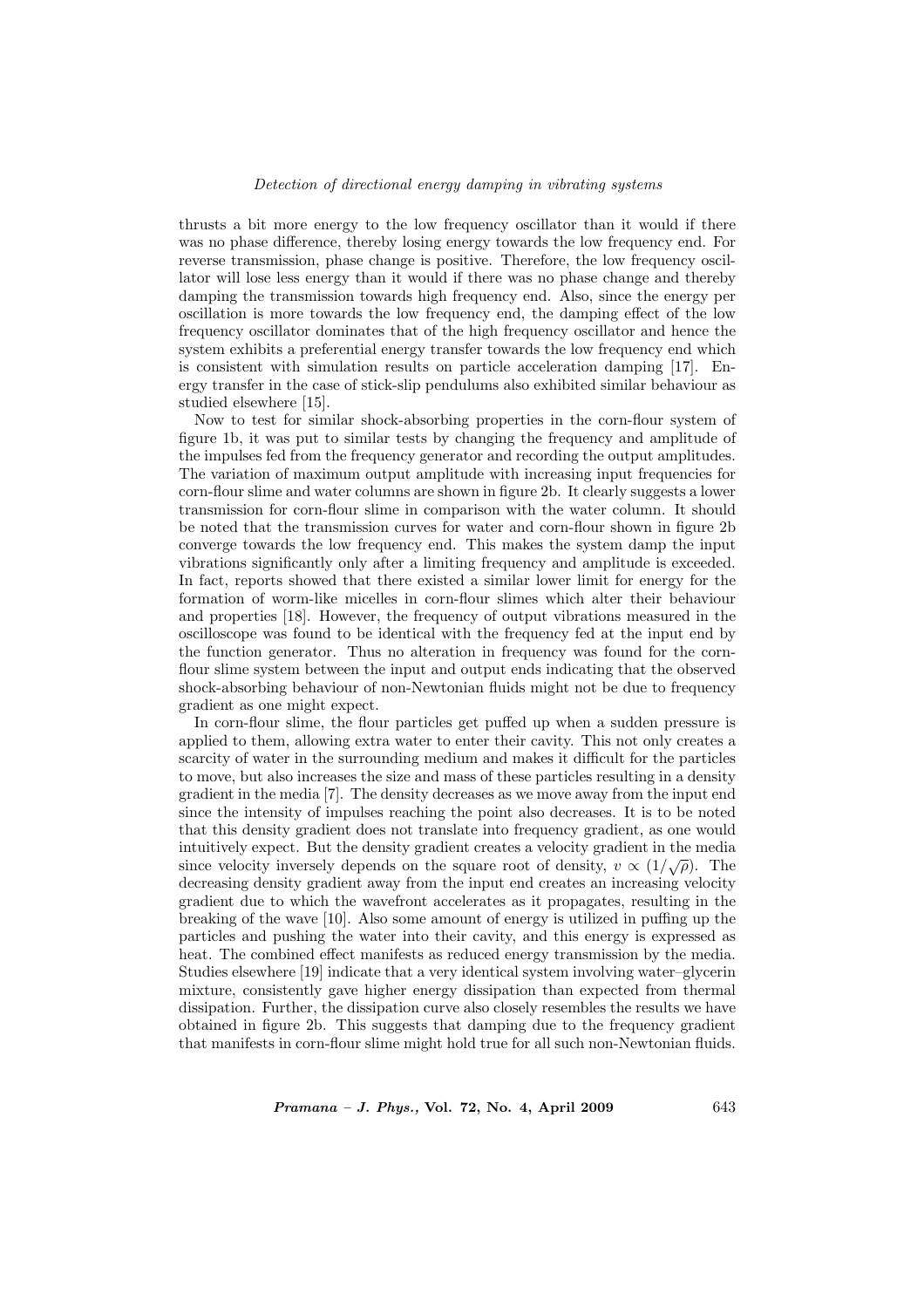## B R Amruth and Souri Banerjee

However it is to be noted that, while previous studies focus on energy dissipation, our experiments detect an effective damping purely because of the way the energy is presented at the output end. This is identical to one large blow being presented as several smaller blows at the output end, within the same period of time.

However, if the applied pressure on the corn-flour slime is lower than that required to push enough water from the surrounding into the corn-flour particles, no density gradient would be established eliminating shock absorption due to wavefront acceleration which requires the velocity in the medium to increase as the wave propagates forward. This implies that a lower limit for input energy must exist for effective shock absorbing to be seen in non-Newtonian fluids. The observed lower limit for input energy in our experiments supports the above argument. Such a lower limit for input energy is also found to exist for nonlinear vibration modes of elastic panels where the elastic properties of the panels come to picture only after a limiting input energy is exceeded [20].

## 4. Conclusion

The transmission efficiency, frequency and amplitude alteration have been measured in a system of coupled oscillators with a frequency gradient and in a system of non-Newtonian fluid. The experiments show directional energy damping in such systems, which are able to retain a frequency gradient. They also show that non-Newtonian fluids can behave as shock absorbers with a lower limit on energy scale after which they display shock-absorbing properties. In this context it would be interesting to find out the heat produced in the system as a function of input energy, which would give us a realistic estimate about the extent of shock absorbing coming from dissipative effects in the medium and also look for other non-Newtonian fluids like polyvinyl alcohol slimes, which are more stable, as a potential alternative. It is equally crucial and relevant to assess the reliability of the system adopted and to understand how these shock-absorbing properties scale with energy and frequency. Alternative approach would be to build oscillator systems that operate in successive frequency bands. All these investigations are already underway which would throw more light into the shock-absorbing properties of such an oscillator system with a frequency gradient.

# Acknowledgements

One of the authors (B R Amruth) thanks Homi Bhabha Centre for Science Education, Mumbai, India for laboratory facilities. Dr J B Mistry of St. Xavier's, Mumbai, India is acknowledged for helpful discussions.

#### References

- [1] W A Courtney and S O Oyadiji, J. Mater. Process. Technol. 119, 379 (2001)
- [2] A H El-Sinawi, J. Sound Vib. 271, 323 (2004)

644 Pramana – J. Phys., Vol. 72, No. 4, April 2009